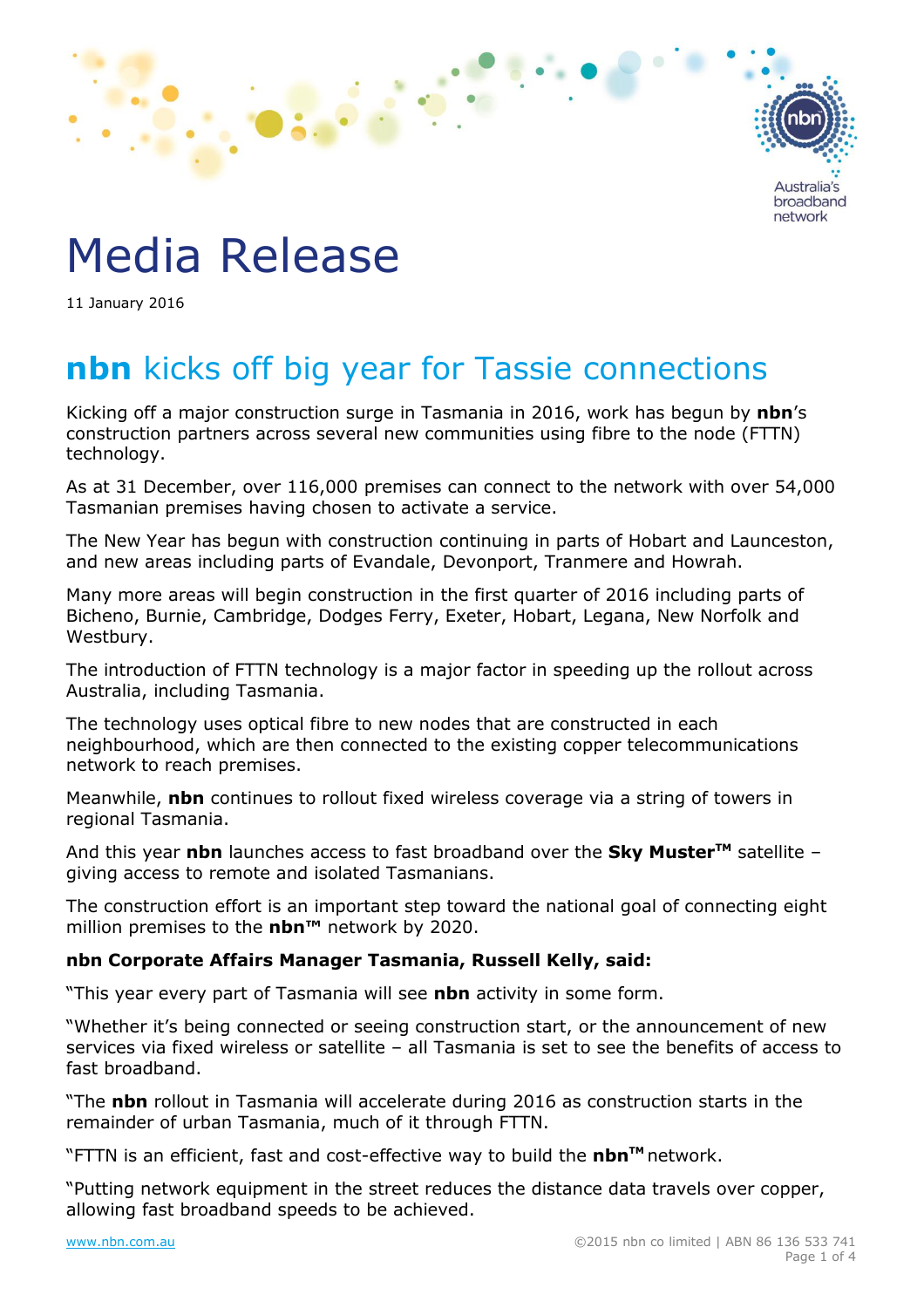

"FTTN is generally non-intrusive as the existing copper network is used to connect each premises.

"The trials of FTTN in NSW and Queensland have delivered excellent results, with end-users achieving fast broadband speeds.

"The rollout is planned to be completed in Tasmania by June 2018."

More information about the nbn rollout is available at: **[www.nbnco.com.au/](http://www.nbnco.com.au/3yearplan)3yearplan**

| <b>Tasmania</b> |                                                                                                                                                                                                              |                                                      |                                         |  |
|-----------------|--------------------------------------------------------------------------------------------------------------------------------------------------------------------------------------------------------------|------------------------------------------------------|-----------------------------------------|--|
| <b>Region</b>   | <b>Parts of suburbs and towns covered</b>                                                                                                                                                                    | <b>Estimated</b><br>number of<br>premises<br>covered | <b>Estimated</b><br>build start<br>date |  |
| Northern        | Evandale, Western Junction                                                                                                                                                                                   | 700                                                  | Nov 2015                                |  |
|                 | Aberdeen, Devonport, Don, Miandetta, Quoiba,<br>Spreyton, Stony Rise, Tugrah                                                                                                                                 | 9200                                                 | Dec 2015                                |  |
|                 | Coles Bay East                                                                                                                                                                                               | 220                                                  | Jan 2016                                |  |
|                 | Beaconsfield                                                                                                                                                                                                 | 200                                                  | Jan 2016                                |  |
|                 | Bicheno                                                                                                                                                                                                      | 800                                                  | Mar 2016                                |  |
|                 | Acton, Brooklyn, Burnie, Cooee, Downlands, East Cam,<br>Emu Heights, Havenview, Hillcrest, Montello, Ocean<br>Vista, Park Grove, Parklands, Romaine, Shorewell Park,<br>South Burnie, Upper Burnie, Wivenhoe | 13400                                                | Mar 2016                                |  |
|                 | Lower Turners Marsh                                                                                                                                                                                          | 150                                                  | Feb 2016                                |  |
|                 | Blackstone Heights, Hadspen, Kings Meadows, Norwood,<br>Prospect, Prospect Vale, Punchbowl, Relbia, South<br>Launceston, St Leonards, Summerhill, Travellers Rest,<br>Youngtown                              | 900                                                  | Feb 2016                                |  |
|                 | Blackwall, Exeter, Gravelly Beach, Lanena, Swan Point                                                                                                                                                        | 800                                                  | Mar 2016                                |  |
|                 | Legana, Grindelwald                                                                                                                                                                                          | 1800                                                 | Q1 2016                                 |  |
|                 | Hagley, Westbury                                                                                                                                                                                             | 1000                                                 | Q1 2016                                 |  |
|                 | Campbell Town                                                                                                                                                                                                | 600                                                  | Q2 2016                                 |  |
|                 | Ambleside, East Devonport, Latrobe                                                                                                                                                                           | 3900                                                 | Q2 2016                                 |  |
|                 | Longford                                                                                                                                                                                                     | 1600                                                 | Q2 2016                                 |  |
|                 | Heybridge, Penguin, Sulphur Creek                                                                                                                                                                            | 2000                                                 | Q2 2016                                 |  |
|                 | Forth, Leith, Turners Beach, Ulverstone, West Ulverstone                                                                                                                                                     | 5800                                                 | Q2 2016                                 |  |
|                 | <b>Bridport</b>                                                                                                                                                                                              | 1000                                                 | Q3 2016                                 |  |
|                 | Beauty Point, Beaconsfield                                                                                                                                                                                   | 1400                                                 | Q3 2016                                 |  |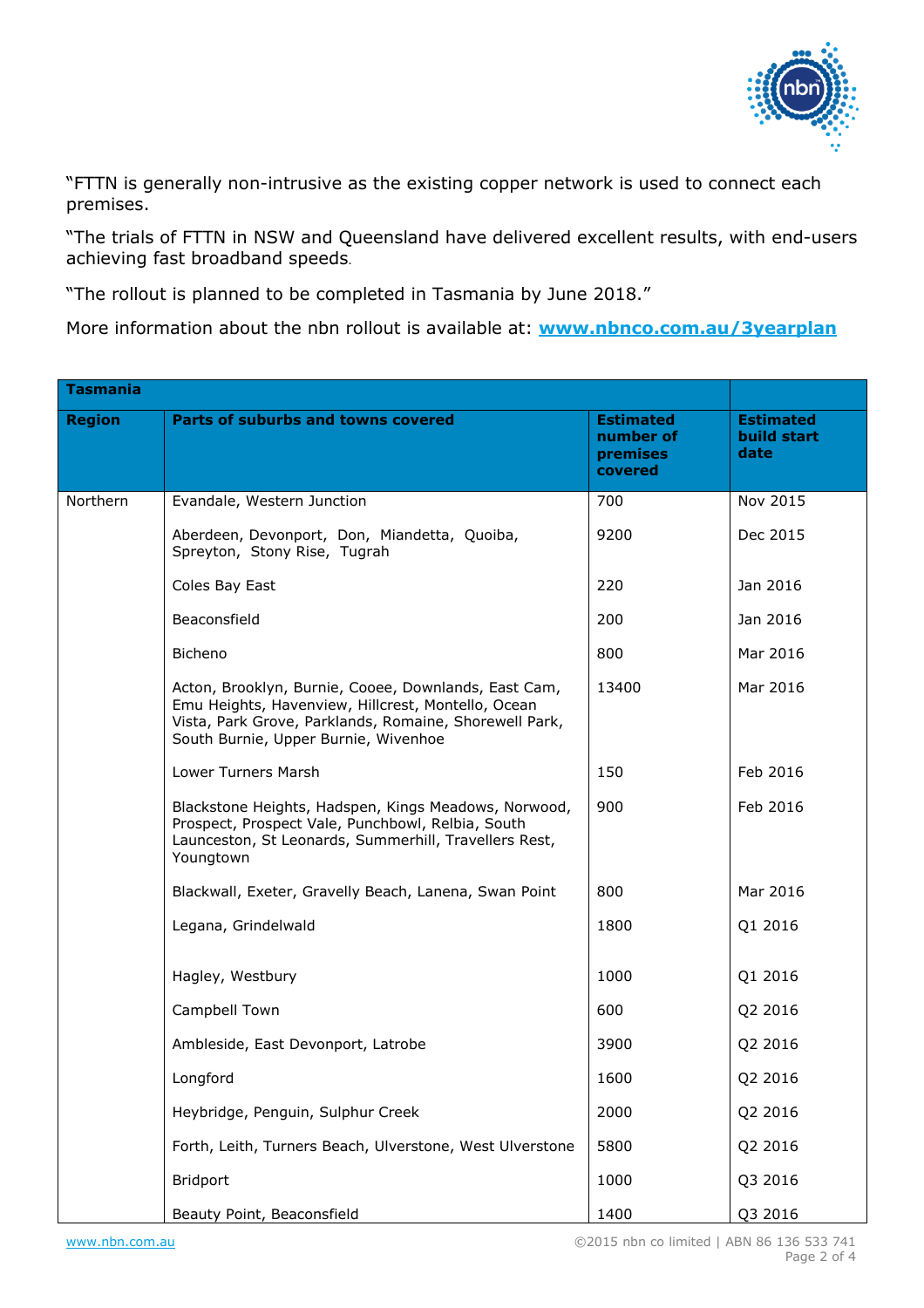

|          | Scamander                                                                                                                                                                                                                | 500  | Q3 2016             |
|----------|--------------------------------------------------------------------------------------------------------------------------------------------------------------------------------------------------------------------------|------|---------------------|
|          | Swansea                                                                                                                                                                                                                  | 700  | Q3 2016             |
|          | Wynyard                                                                                                                                                                                                                  | 2500 | Q3 2016             |
|          | Devon Hills, Perth                                                                                                                                                                                                       | 1400 | Q3 2016             |
|          | Hawley Beach, Port Sorell, Shearwater                                                                                                                                                                                    | 2300 | Q3 2016             |
|          | Railton, Sheffield                                                                                                                                                                                                       | 900  | Q3 2016             |
|          | Erriba, Paradise, Railton, Sheffield, Sheffield East,<br>Sunnyside South, Wilmot                                                                                                                                         | 1510 | Q3 2016             |
|          | St Helens                                                                                                                                                                                                                | 130  | H <sub>2</sub> 2017 |
|          | Beaumaris, Falmounth, Fingal, North Cornwall, St Marys                                                                                                                                                                   | 900  | H <sub>2</sub> 2017 |
|          | Swan Bay North                                                                                                                                                                                                           | 140  | H1 2018             |
|          |                                                                                                                                                                                                                          |      |                     |
| Southern | Acton Park, Cambridge, Clarendon Vale, Howrah,<br>Lauderdale, Mount Rumney, Oakdowns, Roches Beach,<br>Rokeby, Seven Mile Beach, Tranmere                                                                                | 7700 | Nov 2015            |
|          | Carlton, Dodges Ferry, Forcett, Lewisham, Primrose<br>Sands                                                                                                                                                              | 3700 | Jan 2016            |
|          | Bagdad, Bothwell, Dromedary North, Hawfield, Kempton,<br>Mangalore, Mount Faulkner, Mount Reid, Mount Rivulet,<br>Quoin Hill, Tea Tree South                                                                             | 1410 | Jan 2016            |
|          | New Norfolk, Lawitta                                                                                                                                                                                                     | 2400 | Feb 2016            |
|          | Murdunna East, Port Arthur                                                                                                                                                                                               | 390  | Feb 2016            |
|          | Battery Point, Dynnyrne, Fern Tree, Glebe, Hobart, Lenah<br>Valley, Moonah, Mount Nelson, Mount Stuart, New Town,<br>North Hobart, Queens Domain, Sandy Bay, South Hobart,<br>Tolmans Hill, Wellington Park, West Hobart | 5900 | Feb 2016            |
|          | Catos Hill, Chimney Pot                                                                                                                                                                                                  | 380  | Feb 2016            |
|          | Cygnet                                                                                                                                                                                                                   | 500  | Q2 2016             |
|          | Huonville, Ranelagh, Franklin                                                                                                                                                                                            | 1700 | Q2 2016             |
|          | Coningham, Electrona, Lower Snug, Margate, Snug                                                                                                                                                                          | 1600 | Q2 2016             |
|          | Austins Ferry, Berriedale, Chigwell, Claremont, Derwent<br>Park, Dowsing Point, Glenorchy, Goodwood, Granton,<br>Lutana, Montrose, Moonah, Otago, Rosetta, West Moonah                                                   | 2300 | Q2 2016             |
|          | Berriedale, Chigwell                                                                                                                                                                                                     | 2600 | Q2 2016             |
|          | Spring Beach, Orford                                                                                                                                                                                                     | 1100 | Q2 2016             |
|          | Brighton, Honeywood, Old Beach, Pontville                                                                                                                                                                                | 5500 | Q2 2016             |
|          | Orford, Spring Beach                                                                                                                                                                                                     | 1100 | Q2 2016             |